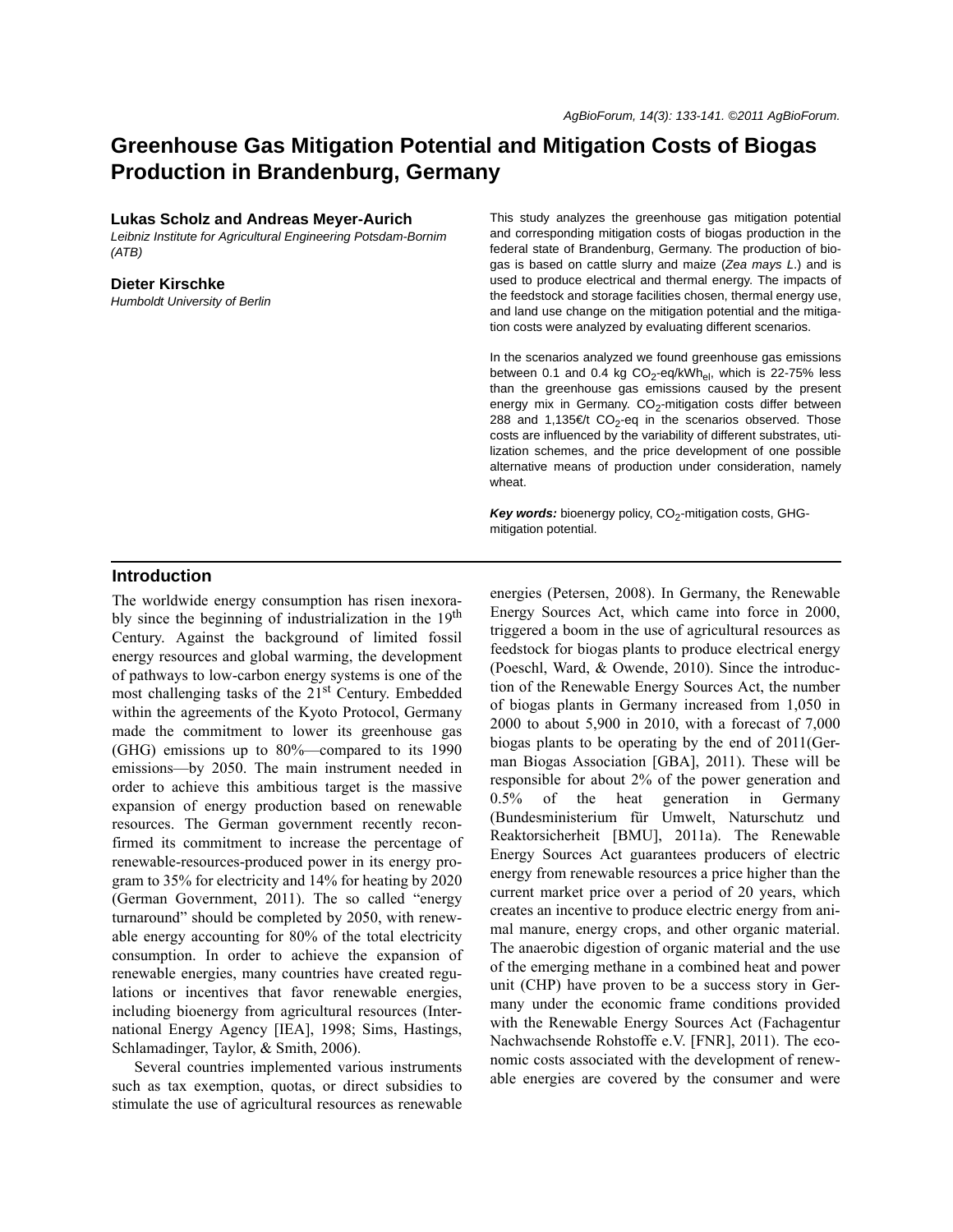estimated at 3.53 ct/kWh<sub>el</sub> for a private German household in 2011 (BMU, 2011b).

Biogas mainly consists of methane  $(CH<sub>4</sub>)$  and carbon dioxide  $(CO<sub>2</sub>)$  and may have small amounts of hydrogen  $(H<sub>2</sub>)$ , hydrogen sulphide  $(H<sub>2</sub>S)$ , and ammonia (NH3). Biogas forms wherever organic material accrues under exclusion of oxygen (anaerobic digestion), e.g., in bogs, on the bottom of lakes, or in ruminants' stomachs. The biochemical process by which biogas forms involves the complex interaction of various microorganisms and takes place in basically four separate phases. Many kinds of organic substrate can be used to produce biogas. In farm-based plants, it is mainly animal excrement that is used as the basic substrate. Other organic materials can also be fermented for biogas to increase the biogas production. In the conducted study, biogas production is based on cattle slurry and maize (*Zea mays L*.).

The dominant energy crop used for biogas production in Germany is maize, which is used as a feedstock for the digestion process—in combination with animal manure or alone—and makes up to more than 75% of the energy crops planted for biogas production (FNR, 2009). The acreage used for biogas production based on energy crops amounted to 650,000 ha in the year 2010, with a forecast of 800,000 ha by the end of 2011, or 7% of the total arable land in Germany (FNR, 2011).

The environmental benefits of using biogas primarily stem from the substitution of fossil energy and the mitigation of emissions which occur in the assumed reference system. Furthermore, biogas plants that use slurry from animal husbandry mitigate emissions from the storage of that slurry (Berg, Brunsch, & Pazcicski, 2006). However, for each impact category, the credits gained from the substitution of fossil energy have to be balanced against the emissions generated during the production and processing of the feedstock.

The Renewable Energy Sources Act leads to high economic costs of biogas use for the production of electrical and thermal energy and the accompanying GHG emission reduction (Scientific Advisory Board on Agricultural Policy [WBA], 2008, 2011; Schaper, Emmann, & Theuvsen, 2011). These costs were mainly caused by governmentally defined and guarantied compensation for electricity and thermal energy fed into the public grid. Recent studies identify  $CO<sub>2</sub>$  mititgation costs of energy production, based on biogas combustion used to produce electrical and thermal energy, between 95 and 378€/t CO<sub>2</sub> equivalents (CO<sub>2</sub>-eq; Thiering & Bahrs, 2010; Thiering, Empl, & Bahrs, 2011; WBA, 2008, 2011); for biofuels the figures were between 100 and 620€/t CO<sub>2</sub>-eq, depending on the observed technology and assumed reference system (De Santi, Edwards, Szekeres, Neuwahl, & Mahieu, 2008; Kalt & Kranzl, 2011; McKinsey & Company, 2009). The literature shows that biomass-based emission-reducing technologies offer a broad range of potential mitigation costs. The presence of alternative technologies with the lower mitigation costs of approximately 20€/t CO<sub>2</sub>-eq, such as home insulation programs or energy-saving measures—including practical steps to conserve energy at home and in industry (McKinsey & Company, 2009)—point to the need for a comprehensive analysis of mitigation costs for biomass-based energy generation.

The concept of  $CO<sub>2</sub>$  mitigation costs is an effective instrument in determining the economic costs of the governmental support of  $CO<sub>2</sub>$ -mitigating technologies (IEA, 2009). Comparing different  $CO_2$ -mitigating technologies, thus, lower mitigation costs indicate a more efficient instrument of  $CO<sub>2</sub>$  reduction. The calculation of  $CO<sub>2</sub>$  mitigation costs requires making an estimate of the net GHG mitigation effect along with a cost analysis for the substitution of fossil resources with biogas in order to produce energy and heat. All the processes involved are subject to high uncertainties and assumptions regarding the system boundaries, reference system, and the cost estimates. A comprehensive analysis of the impact of uncertainties of technological coefficients has been provided by Meyer-Aurich et al. (2012). They found a huge variance of the GHG mitigation potential of biogas use based primarily on uncertainties of the fate of nitrogen in the process, which may cause GHG-relevant  $N<sub>2</sub>O$  emissions. Furthermore, the feedstock used, process engineering, and land-use change issues determine the GHG mitigation potential of biogas to a great extent. However, an economic analysis of the impact of the main processes and assumptions determining the  $CO<sub>2</sub>$  mitigation and corresponding  $CO<sub>2</sub>$  mitigation costs is lacking. Therefore, the aim of this article is to provide a comprehensive analysis of the GHG mitigation potential and mitigation costs of biogas use for the production of electrical and thermal energy, taking into account different production processes, land-use scenarios, and production alternatives. The calculations were conducted for a constructed farm model representing a typical farm with dairy and cereal production in Brandenburg (northeastern Germany). The article builds on a research study on the GHG mitigation potential of biogas from agricultural resources by Meyer-Aurich et al. (2012) and focuses on the discussion of the economic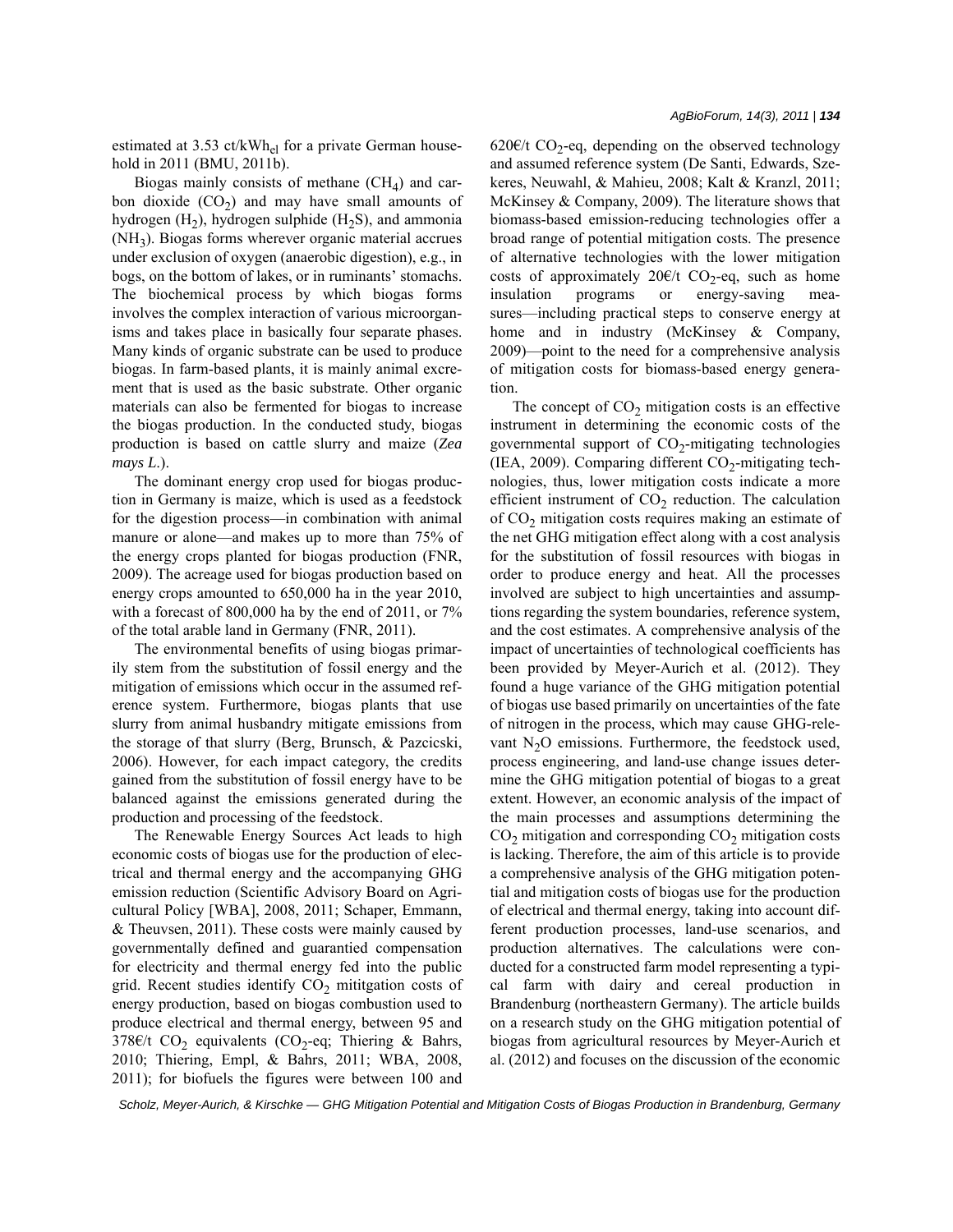**Table 1. Scenarios.**

| <b>Scenario</b>                           | Feedstock                    | <b>Thermal use</b>        | Digestate storage | Land use change          |
|-------------------------------------------|------------------------------|---------------------------|-------------------|--------------------------|
|                                           | Cattle slurry & silage maize | No additional thermal use | Gas tight         | -                        |
| II (thermal use)                          | Cattle slurry & silage maize | Additional thermal use    | Gas tight         | $\overline{\phantom{0}}$ |
| III (open storage)                        | Cattle slurry & silage maize | No additional thermal use | Open storage      | $\overline{\phantom{0}}$ |
| IV (maize as sole feedstock) Silage maize |                              | No additional thermal use | Gas tight         | $\overline{\phantom{0}}$ |
| V (land-use change [LUC])                 | Cattle slurry & silage maize | No additional thermal use | Gas tight         | 25 % induced LUC         |
| VI (maize + LUC)                          | Silage maize                 | No additional thermal use | Gas tight         | 25 % induced LUC         |

*Source: Own calculations*

costs of  $CO<sub>2</sub>$  reduction with different biogas production systems.

## **Data and Methods**

#### *Farm Model and Biogas System*

GHG mitigation potentials and mitigation costs were calculated for a constructed farm model, representing a typical farm with dairy and cereal production in Brandenburg (northeastern Germany), which served as the reference scenario. To simulate the effect of integrating a biogas plant into an agricultural farm, we compared the GHG emissions of a reference system without a biogas production facility with six biogas-using scenarios (Table 1), which will be explained below.

In the reference system, we assumed an open storage facility for the animal slurry, which had a naturallyformed surface crust.  $N_2O$  and  $CH_4$  emissions during storage were estimated according to Intergovernmental Panel on Climate Change (IPCC) methodology. Details of the methodology for the estimation of greenhouse gases are documented in Meyer-Aurich et al. (2012). In the biogas systems using cattle slurry (Scenarios I, II, III, and V), emissions from the cattle slurry storage were assumed to be avoided, since the slurry would be pumped into the digester, which captured all gaseous emissions.

The standard scenario (Scenario I) assumed a gastight storage tank to prevent gaseous emissions from the digestate from escaping. The tank met the current regulations for new biogas plants in Germany. The produced biogas was converted into electrical energy in a CHP and then fed into the public grid. We assumed that the produced electric energy from biogas combustion substitutes for fossil energy, based on the present energy mix in Germany. For all the biogas production systems, we assumed a typical farm-based biogas plant in Germany with an installed electrical capacity of 500 kW, producing the electrical energy equivalent to 8,200 hours at full-load operating time per year. The biogas plant was supposed to be operated under mesophilic conditions (38°C) with a fermenter, equipped with a completely stirred digester and a post-digester, which was designed to capture all  $CH<sub>4</sub>$  from the digestate.

Thermal energy, as a side-product of the combustion process, is used to heat the digester in order to maintain the anaerobic process. Another use of the heat has been considered in Scenario II, where an additional credit for thermal use  $(230,000 \text{ kg CO}_2\text{-eq})$  was accounted for following Vogt (2008) and was assumed to substitute thermal energy based on natural gas combustion. To simulate the effect of different digestate handlings, we included a scenario (Scenario III) with an open storage tank, as this still is the current practice of 50% of biogas farmers in Germany (FNR, 2009). Two scenarios (Scenarios IV and VI) were included with only maize as feedstock (monofermentation) in order to analyze the impact of the particular feedstock chosen on GHG emissions. All necessary inputs, which were needed for the estimation of the GHG emissions due to maize production, were taken from Hanff, Neubert, and Brudel (2008). Land-use change (LUC) was considered in two scenarios (V and VI), where we assumed a 25% LUC scenario, meaning that 25% of the acreage needed for maize production was realized on fields which were formerly used as grasslands.

In the reference system, only the slurry would be distributed to the arable fields. In the biogas system, the digested slurry together with the digested energy crops were assumed to be spread over the fields. In the monofermentation scenarios observed (Scenarios IV and VI), the digestate consisted only of the residues of the maize, whereas in the assumed cofermentation scenarios (Scenarios I, II, III, and V) the digestate also consisted of cattle slurry residues. For the economic analysis, only the additional digestate from the maize was considered, since the cattle slurry also was used in the reference system. The nutrients contained in the energy crop digestate substituted for mineral fertilizer. This was accounted for with respect to losses and the amounts of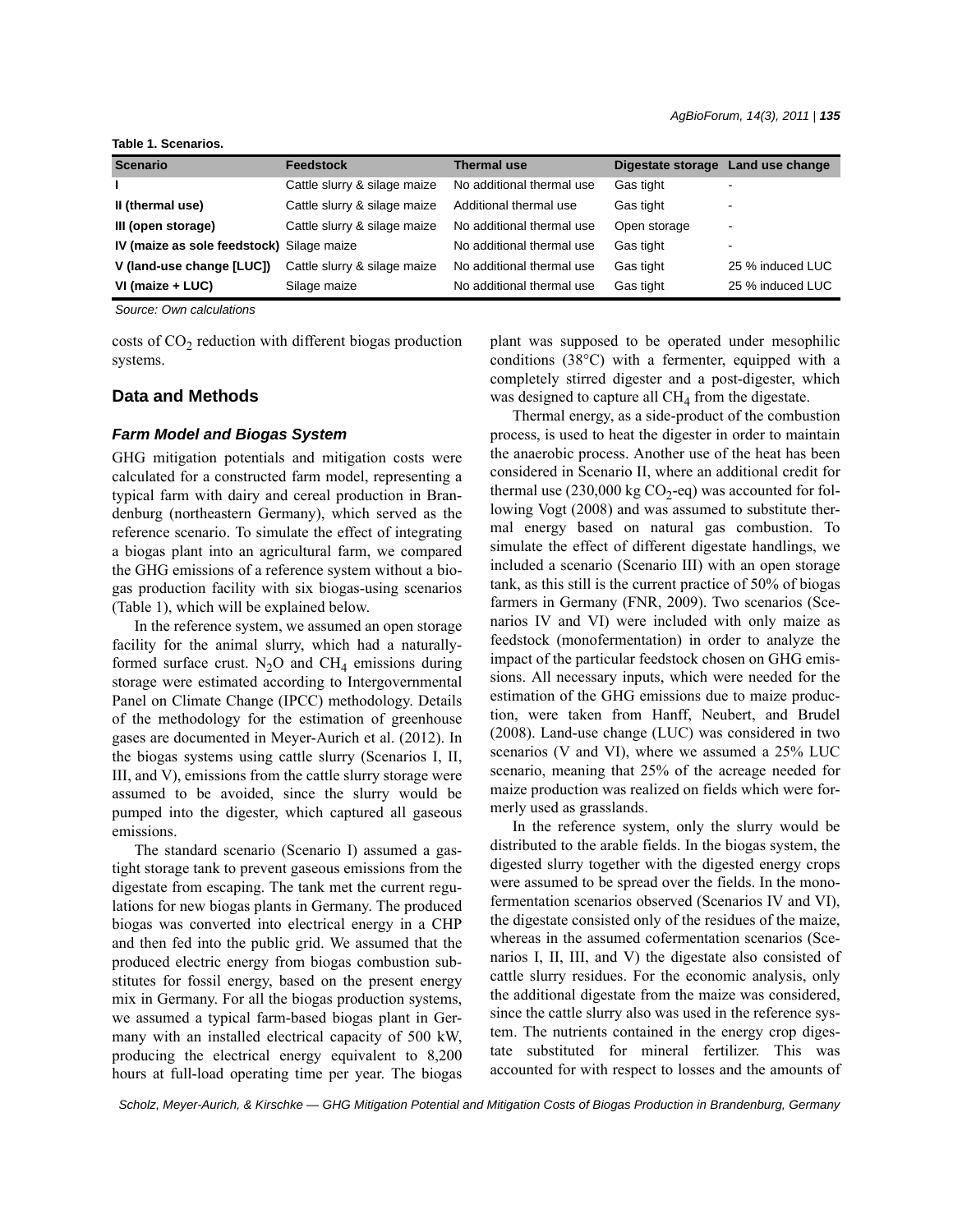*AgBioForum, 14(3), 2011 | 136*

the nutrients available to the plants. The substitution of mineral fertilizer by the energy crop digestate was also considered in the calculations of the maize production costs. The calculations were based on a maize yield of 11 t/ha with 10% mass losses due to the silage.

#### *Estimation of GHG Emissions*

To estimate mitigation potentials of biogas production, GHG emissions due to the production of biogas were compared with a reference situation as described above. This was done according to life-cycle assessment standards following Cherubini (2010). Gaseous emissions such as  $CO_2$ , CH<sub>4</sub>, and N<sub>2</sub>O were taken into account according to their global warming potential (GWP) over a 100-year time span (Solomon et al., 2007). The GWP is expressed in  $CO<sub>2</sub>$  equivalents (CO<sub>2</sub>-eq).

All emissions attributable to the production of the biogas facility, including possible methane losses and the manufacturing of the CHP unit, were taken into account and allocated to one production year (according to the useful life of the implements). Within the biogas process, fugitive losses of methane are highly variable. Following IPCC methodology (Eggleston, Buendia, Miwa, Ngara, & Tanabe, 2006) these losses range from 0 to 10% of the produced methane. Considering the latest studies and applying the current standard for biogas plants, we assumed for the biogas model fugitive methane losses of 1% of the produced methane, including leakage and CHP slip (Meyer-Aurich et al., 2012). All emissions attributable to the energy-crop production—including the input of seeds, machinery, fuel, fertilizer, and pesticides as well as the manufacturing of these inputs—were taken into account. More details on the calculation of the GHG emissions can be found in Meyer-Aurich et al. (2012).

The amount of  $CO<sub>2</sub>$  released due to the effects of LUC may vary substantially as a function of the initial carbon content (Heinemeyer & Gensior, 2004). Typically,  $CO<sub>2</sub>$  emissions in the first years after the conversion are higher until the soil carbon reaches a new equilibrium (after decades). We assumed 2.6 t  $CO<sub>2</sub>$ emissions per year due to LUC, based on the calculations of Fritsche and Wiegmann (2008).

## **Economic Analysis**

An economic analysis was conducted in order to estimate the  $CO<sub>2</sub>$  mitigation costs of the biogas use for electrical and thermal energy production. The  $CO<sub>2</sub>$ mitigation costs (*MC*) were calculated according to IEA (2009).

$$
MC = \frac{C_i - C_{ref}}{E_{ref} - E_i},\tag{1}
$$

where  $C_i$  denotes the production costs of the alternative technology ( $\epsilon/kWh_{el}$ ),  $C_{ref}$  denotes the production costs of the reference technology  $(\text{E/kWh}_{el})$ ,  $E_i$  represents the emissions resulting from the energy generation of the alternative technology observed (kg  $CO_2$ -eq/kWh<sub>el</sub>), and *Eref* denotes the emissions resulting from the energy-generation of the reference technology observed  $(kg CO<sub>2</sub>-eq/kWh<sub>el</sub>)$ .

Equation 1 shows that the estimations of the production costs of the alternative technology are essential for the calculation of the economic costs of  $CO<sub>2</sub>$  reduction, which is based on the production of energy by the combustion of biogas. The production costs of the alternative technology (i.e., the use of biogas for electrical and thermal energy production) were calculated following standard accounting rules and financial mathematic fundamentals according to KTBL (2009). The costs of biogas production  $(\mathcal{E}/kWh_{el})$  include capital costs, operating costs of the biogas plant, and feedstock costs with respect to opportunity costs for land use. The economic impact of substituting mineral fertilization in the form of the digestate from the biogas plant on the cost of maize was considered. All the processes involved in the production chain of maize were accounted for following Hanff et al. (2008). The costs of biogas production ( $\epsilon$ /  $kWh_{el}$ ) were mainly influenced by the production costs of the feedstock maize. Approximately 48% of the total production costs ( $\epsilon/kWh_{el}$ ) were caused by the production of maize. These figures rose to 55% of the total production costs in the monofermentation scenarios observed. These facts were caused by a higher demand for maize to generate the target capacity of the CHP (500 kW) due to the absence of the feedstock cattle slurry. The total production costs of the biogas production, without opportunity costs for land use, were calculated between 18 and 20 ct/kWh<sub>el</sub> in the scenarios observed, which reflected the then current average production costs of biogas plants in Brandenburg (FNR, 2009). For the reference technology (present energy mix in Germany), we assumed production costs of 4 ct/ kWhel according to Zybell and Wagner (2006) and emissions of 0.611kg  $CO_2$ -eq/kWh<sub>el</sub>, according to Vogt (2008).

All the scenarios analyzed used maize as a feedstock for the biogas production. Since the cattle slurry also occurred in the reference system, no further costs were accounted. The feedstock costs of maize were based on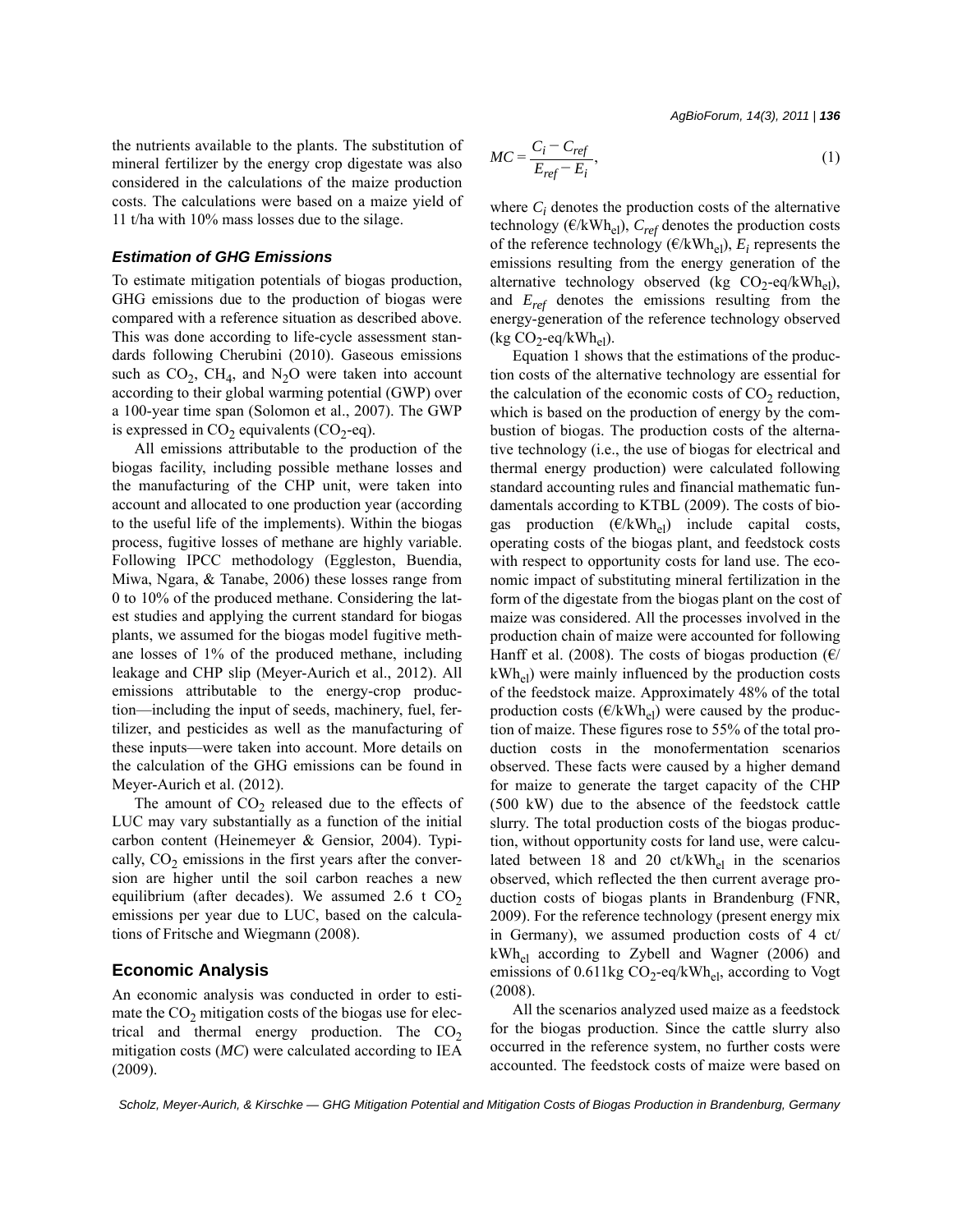

**Figure 1. GHG emissions of the observed scenarios.** *Source: Meyer-Aurich et al. (2012)*

the production costs and the opportunity costs of an alternative production possibility (wheat). The feedstock costs of maize  $(FC_M)$  were calculated according to Equation 2.

$$
FC_M = \frac{PC_M + OC_W}{Y_M},\tag{2}
$$

where  $PC_M$  represents the production costs of maize, whereas  $OC_W$  indicates the opportunity costs of wheat and  $Y_M$  is the yield of maize. We assumed 1,088€/ha for the production costs of maize, according to Hanff et al. (2008). The feedstock costs of maize vary between 36 and  $69 \in /t$  dry matter (DM) as a function of the opportunity cost of wheat. The opportunity-cost approach allows for making a statement in order to define the impacts of a no-longer realizable production alternative on economic costs of biogas production. These opportunity costs represent the cost of land as a production factor for the production of maize in the biogas systems.

The opportunity costs of wheat depend on the production costs of that grain and its assumed price, according to Hanff et al. (2008). We analyzed the impact of the price of wheat on the  $CO<sub>2</sub>$  mitigation costs in a range from 95 to 250 $\varepsilon$ /t. This broad range reflects the current volatile price development on world wheat markets. A wheat price of 95€/t covers the production costs and is therefore the break-even price of the wheat production system. Every rise in the price of wheat would generate a potential benefit for the farmer. In the biogas system, this benefit is represented by the opportunity costs of the alternative production possibility—in this case wheat and therefore indicates the cost of land as a production factor in the biogas systems observed.

## **Results and Discussion**

#### *GHG Emissions of Biogas Production*

In all scenarios considered, the GHG emissions due to biogas production were lower than the emissions in the reference system. The net GHG emissions vary between 0.11 and 0.4 kg  $CO$ -eq/kWh<sub>el</sub> (Figure 1), while the GHG emissions of the reference system (energy mix Germany) result in 0.611 kg  $CO_2$ -eq/kWh<sub>el</sub>. The great range of GHG emissions due to the production of biogas illustrates the relevance of feedstock and technology selection, as well as assumptions on the effect of landuse change, which determine the range of the values calculated for the scenarios. The results are within the range of a study by Graebig, Bringezu, and Fenner (2010), with 0.17 kg  $CO_2$ -eq/kWh<sub>el</sub>, but are much higher than the specific emissions found by Gerin, Vliegen, and Jossart (2008), which were between 0.003 and  $0.104 \text{ CO}_2$ -eq/kWh<sub>el</sub>. It needs to be noted that the GHG emissions calculated by Gerin et al. (2008) do not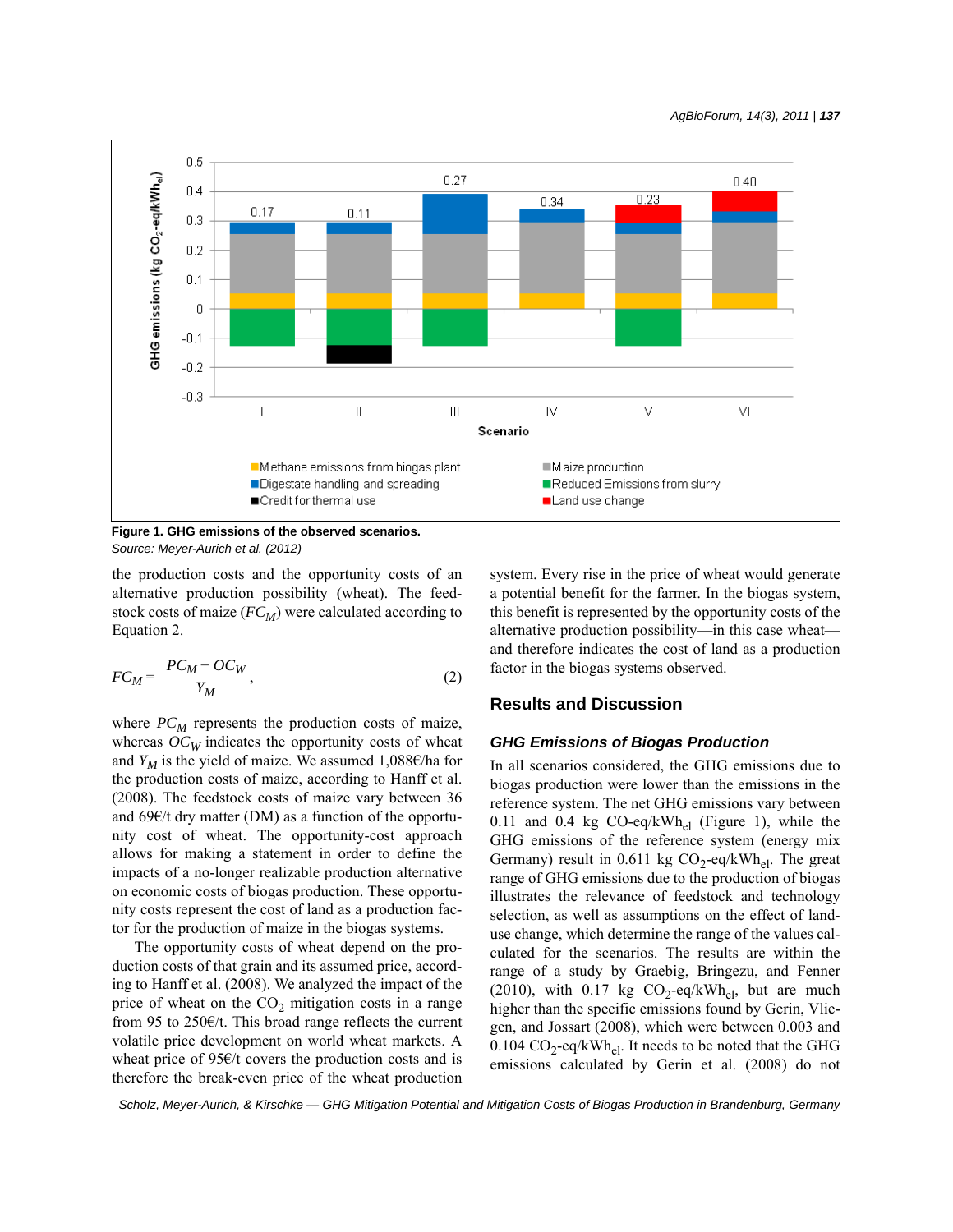

**Figure 2. GHG mitigation potential of the observed scenarios.**

include  $N<sub>2</sub>O$  emissions and the pre-chain emissions, due to the use of nitrogen fertilizer. Given that these emissions contribute more than 50% of the emissions of maize production (Meyer-Aurich et al., 2012), the higher emission values of our calculations are plausible. In all scenarios, the emissions due to maize production have the greatest contribution. The second biggest contribution to the GHG emissions in the open-storage scenario (Scenario III) was the digestate handling and spreading. In the other scenarios, this source of emission was lower than methane emissions from the biogas plant and the LUC-induced emissions. The credits for reduced emissions from cattle slurry only applied if the cattle slurry was used as a feedstock (Scenarios I, II, II, and V). These credits were higher than the additional credits for thermal use (Scenario II). The difference between the emissions of the reference system and the biogas scenario is the GHG mitigation potential of the latter, varying accordingly between 0.21 and 0.5 kg  $CO_2$ -eq/  $kWh_{el}$  (Figure 2). The highest mitigation potential is realized with Scenario II, where biogas production is based on cattle slurry and maize in order to produce electricity and heat. The lowest mitigation potential was calculated for Scenario VI, where the effects of monofermentation of maize and LUC (covering 25% of the acreage of the maize production) were assumed. Note that the GHG mitigation potential of maize as the sole feedstock drastically reduces with the increased effects caused by land-use change. The effects of LUC extended to100% of the maize fields would leave the



Source: Meyer-Aurich et al. (2012) **Figure 3. CO<sub>2</sub>-mitigation costs of the observed scenarios.** *Source: Own calculations*

GHG mitigation potential of maize at close to zero (data not shown).

## **CO2 Mitigation Costs**

The  $CO<sub>2</sub>$  mitigation costs were calculated based on the determined GHG mitigation potentials and the costs associated with the biogas production in the different scenarios (Figure 3). The figure shows the mitigation costs due to biogas production. It also shows possible opportunity costs for land use with wheat prices between 95 and 250€/t in cases in which the land can be used to produce wheat. No opportunity costs occurred with an assumed wheat price of 95€/t or below. In this case, the alternative production possibility would generate no economic benefit and appears to be cost-effective only when the wheat price is at  $95\epsilon/t$ . With higher wheat prices, the production alternative would generate an economic benefit for the farmer, namely the opportunity cost of using the land for bioenergy production. Across the scenarios considered, the mitigation costs vary between 288 and 674€/t CO<sub>2</sub>-eq without opportunity costs for land use. Compared to studies from De Santi et al. (2008), McKinsey and Company (2009), WBA (2011), Kalt and Kranzl (2011), and Thiering et al. (2011), our results are located at the higher end of the quoted results or even above. Comparatively higher results in the present case are justified by different aspects, which will be discussed below. The assumed reference and biogas systems were set up to accommo-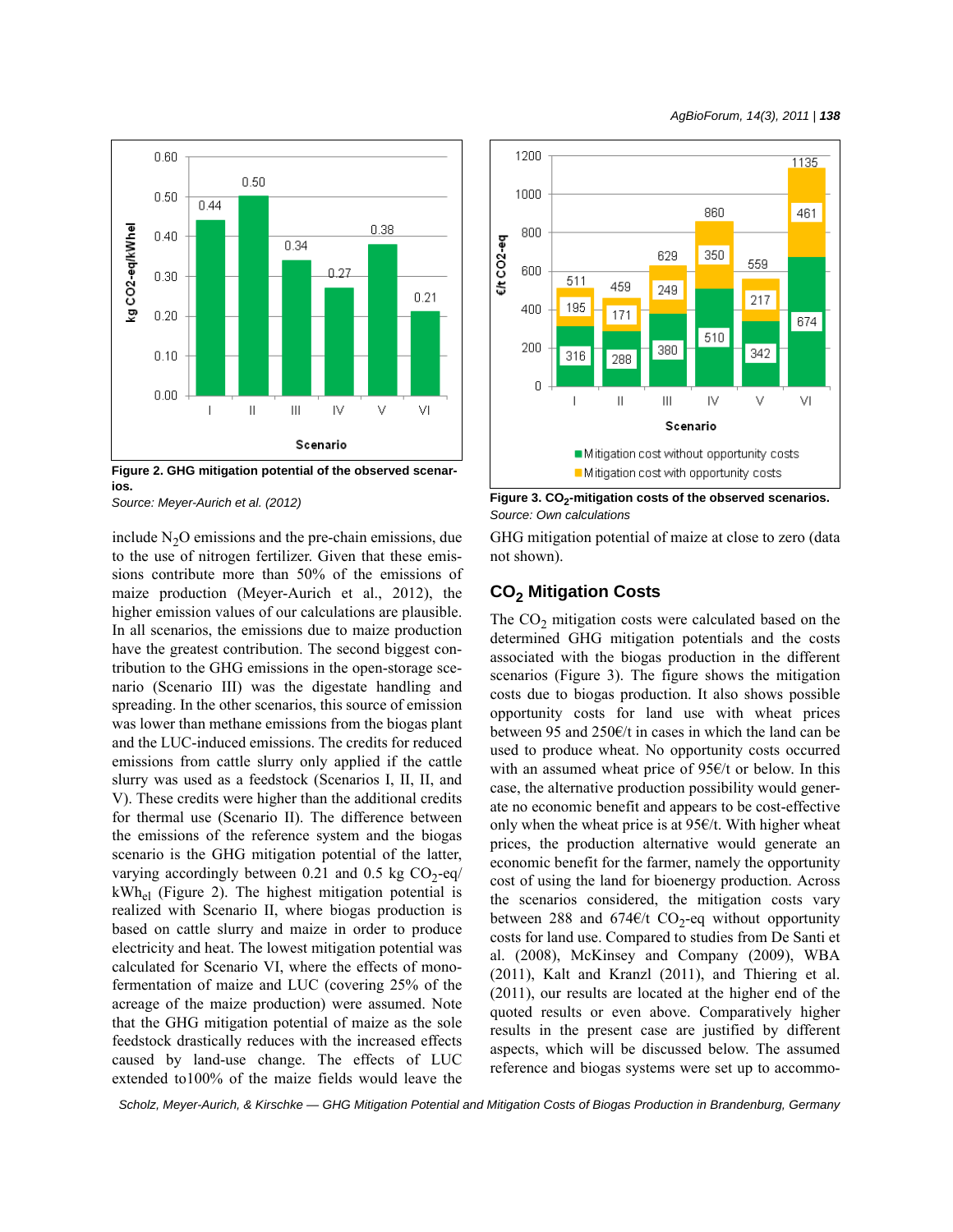date the situation in the federal state of Brandenburg, located in northeastern Germany. The yield potential of maize in this agricultural zone is lower compared to other regions in Germany or Europe, implying higher GHG emissions per ha and higher production costs.

In this study, higher yields of maize per ha would lead to direct implications on the acreage needed for the cultivation of maize. A reduced demand for land would lower the costs and emissions of maize production. This would imply lower costs of biogas production and therewith lower  $CO<sub>2</sub>$  mitigation costs. It should be noted that the calculated  $CO<sub>2</sub>$  mitigation costs derived from this study are not directly transferable to a global scale and it appears that regional  $CO<sub>2</sub>$  mitigation costs, due to different yield expectations, may differ significantly. Nevertheless, our calculations give a good estimate on the economic costs of biomass-based  $CO<sub>2</sub>$ -reducing systems in agricultural zones with low yield expectations.

Taking opportunity costs for land into account, the CO<sub>2</sub> mitigation costs nearly double to 459-1,135€/t  $CO<sub>2</sub>$ . Opportunity costs for land applies if the economic returns of other land use are higher than bioenergy via maize production, which is subject to crop prices. The reference crop with the highest net return for the considered production system is winter wheat. Hence, the wheat price determines the opportunity costs for land. The opportunity costs are higher when maize is used as the sole feedstock since more maize needs to be planted to produce the same amount of electrical energy. Furthermore, the  $CO<sub>2</sub>$  mitigation potentials determine the opportunity costs in the scenarios. Lower mitigation potentials per kWh imply higher susceptibility to opportunity costs for land.

The lowest mitigation costs were associated with Scenario II, where maize and slurry is used for the integrated production of electrical and thermal energy through the combustion of biogas. The highest mitigation costs were caused by Scenario VI, where biogas is produced solely by maize, the accrued thermal energy is not used for energy needs, and LUC on 25% of the maize acreage was assumed. High mitigation costs, between 510 and 1,135 $\epsilon$ /t CO<sub>2</sub>-eq within the monofermentation scenarios, are mainly caused by higher emissions due to the additional maize production (Figure 1) and higher costs of biogas production due to the absence of the feedstock cattle slurry and a therefore associated higher demand in cultivated land. The results derived by a study of Thiering et al. (2011), where they calculated CO<sub>2</sub> mitigation costs of approximately 100€/t CO<sub>2</sub>-eq for biogas systems that use cattle slurry as their sole feedstock, support our findings and showed the advantages of animal-excrement-based biogas systems in regard to an economically efficient  $CO<sub>2</sub>$ -reduction instrument.

The lowest impact of opportunity costs on  $CO<sub>2</sub>$  mitigation costs was derived from Scenario II. A marginal rise in price of wheat by 1 $\epsilon$  causes an increase in CO<sub>2</sub> mitigation costs of about  $10 \in /t$  CO<sub>2</sub>-eq. The highest impact of opportunity cost on  $CO<sub>2</sub>$  mitigation costs was calculated for Scenarios IV and VI. Thereby a marginal increase in the price of wheat by  $1 \in$  leads to an increase of CO<sub>2</sub> mitigation costs of about 18€/t CO<sub>2</sub>-eq in Scenario IV and  $24\epsilon/t$  CO<sub>2</sub>-eq in Scenario VI. The higher impact of the opportunity costs on the mitigation costs in the monofermentation scenarios observed (Scenarios IV and VI) can be explained in different ways. We chose the opportunity cost approach in order to indicate the cost of required land for the production of the feedstock maize. The higher requirement for land, due to the absence of the substrate cattle slurry within the monofermentation scenarios, to produce the same amount of energy compared to the cofermentation scenarios (Scenario I, II, III, and V), explains the higher impact of opportunity costs on mitigation costs to some extent. In fact, lower mitigation potentials (0.27 kg  $CO_2$ -eq/kWh<sub>el</sub> for Scenario IV and 0.21 kg  $CO<sub>2</sub>$ -eq/kWh<sub>el</sub> for Scenario VI) of the monofermentation scenarios contribute to a higher impact of opportunity costs on mitigation costs as well. Comparing the three cofermentation scenarios without LUC (I, II, and III), in regard to their mitigation potential and the impact of opportunity costs on the mitigation costs, underlines this finding.

In addition to the great range of the mitigation potentials of biogas, the range of mitigation costs of different scenarios increases with different prices for wheat as an alternative production option. Furthermore, assumptions about the reference system (i.e., the electrical energy which is substituted) dramatically affect mitigation costs of the biogas systems studied. There is an ongoing discussion as to whether the marginal or the average energy mix is relevant for the analysis of the mitigation of renewable energy, which in turn strongly affects the mitigation potential and the mitigation costs (Klobasa, Sensfuß, & Ragwitz, 2009).

Cherubini (2010) suggests using the best available fossil technology as a reference. Applied to this study, this would imply the use of natural gas, which would dramatically reduce the mitigation potential of biogas and further increase the mitigation costs.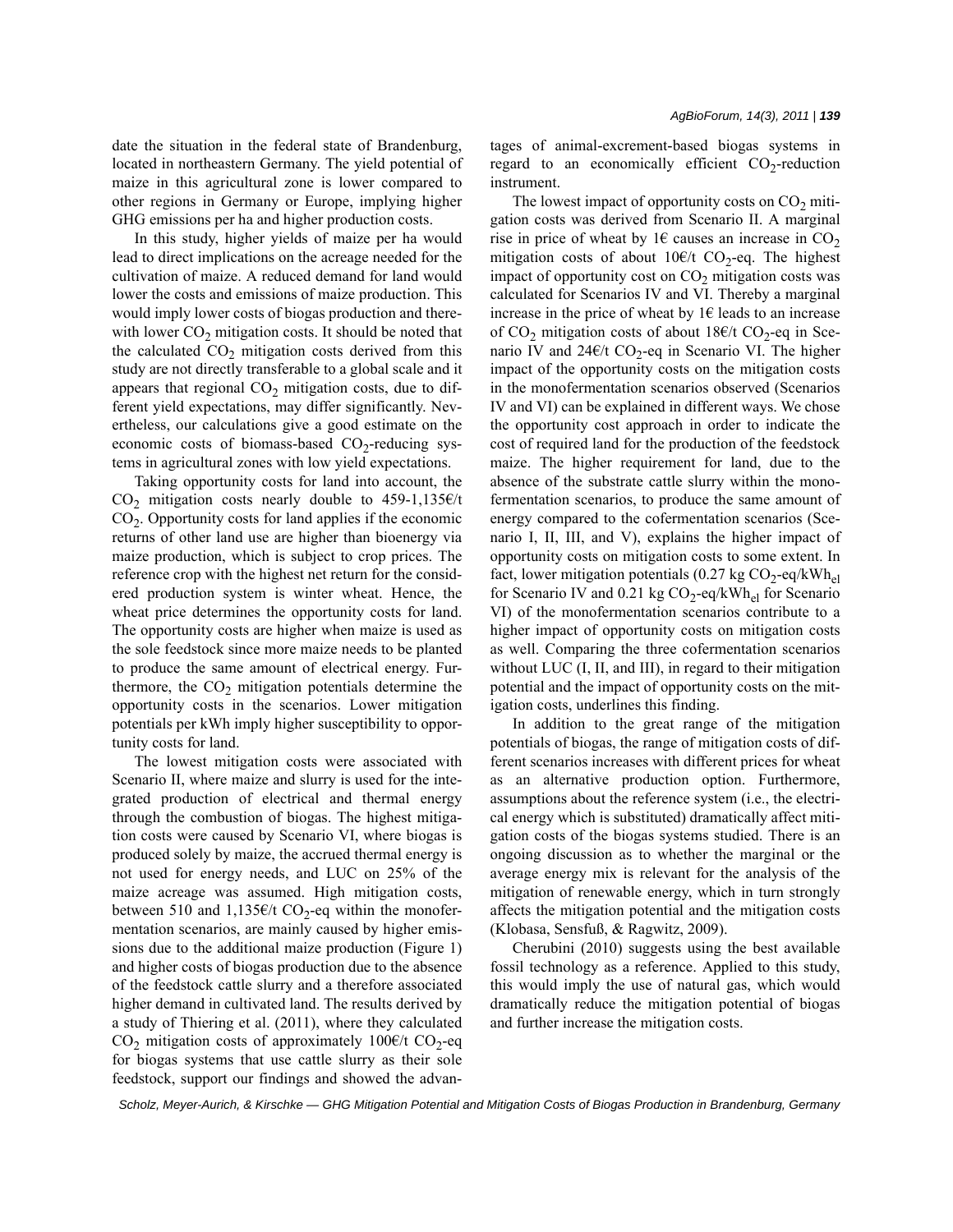# **Conclusions**

The study showed that the production of biogas from agricultural resources as an energy source for electrical and thermal energy may contribute to the mitigation of GHG emissions by offsetting emissions from fossil resources and by reducing emissions from the storage of animal slurry. The costs for the mitigation of  $CO<sub>2</sub>$  are very high, though. The calculated  $CO<sub>2</sub>$  mitigation costs differed between 288 and 674€/t CO<sub>2</sub>-eq. The integration of electrical and thermal energy production and the usage of animal slurry for energy purposes (Scenario II) lowered the  $CO<sub>2</sub>$  mitigation costs compared with the monofermentation scenarios that we observed. Therefore, the integration of electrical and thermal energy production and the usage of animal slurry, for energyproducing purposes, appeared to be useful for GHG emissions reduction. The governmental support of biogas systems, which mainly concentrate on the biogas production based on the feedstock maize, appeared to be economically inefficient, if  $CO<sub>2</sub>$ -emission reduction is the overall target. Taking the cost of land use into account, when calculating the feedstock costs of maize, this fact becomes even more evident: the  $CO<sub>2</sub>$  mitigation costs rose between 10 and 24€/t  $CO_2$ -eq in the observed scenarios with every increase of wheat prices by 1€/t to 454-1,153€/t CO<sub>2</sub>-eq. Despite the high CO<sub>2</sub> mitigation costs, the production of electrical energy with biogas from agricultural resources is economically attractive for farmers because of the regulations of the Renewable Energy Sources Act in Germany. Even though biogas is a multi-talent in terms of possible usage applications (electricity, heat, fuel), biogas systems that focus mainly on maize-based biogas production appear to be not economically efficient in  $CO<sub>2</sub>$ reduction. A promising economically efficient biogas system for  $CO<sub>2</sub>$  reduction appears to focus on animalexcrement-based biogas production.

#### **References**

- Berg, W., Brunsch, R., & Pazcicski, I. (2006). Greenhouse gas emissions from covered slurry compared with uncovered during storage. *Agriculture, Ecosystems, & Environment*, *112*, 129-134.
- Bundesministerium für Umwelt, Naturschutz und Reaktorsicherheit [Federal Ministry for the Environment, Nature Conservation and Nuclear Safety] (BMU). (2011a, July). *Renewable energy sources in figures—National and international development*. Berlin: Author. Available on the World Wide Web: http://www.erneuerbare-energien.de/inhalt/5996/2720/.
- BMU. (2011b, May). *Erfahrungsbericht 2011 zum Erneuerbaren-Energien-Gesetz* (EEG-Erfahrungsbericht) [*2011 Reportfor*

*Renewable Energy Sources Act* (EEG Progress Report)]. Berlin: Author. Available on the World Wide Web: http:// www.bmu.de/erneuerbare\_energien/downloads/doc/ 47342.php.

- Cherubini, F. (2010). GHG balances of bioenergy systems—Overview of key steps in the production chain and methodological concerns. *Renewable Energy*, *35*, 1565-1573.
- De Santi, G., Edwards, R., Szekeres, S., Neuwahl, F., & Mahieu, V. (2008). *Biofuels in the European context: Facts, uncertainties and recommendations*. Petten, Netherlands: Joint Research Centre of the European Commission. Available on the World Wide Web: http://ec.europa.eu/dgs/jrc/downloads/ jrc\_biofuels\_report.pdf.
- Eggleston, H.S., Buendia, L., Miwa, K., Ngara, T., & Tanabe, K. (Eds.). (2006). *2006 IPCC guidelines for national greenhouse gas inventories, Volume 4: Agriculture, forestry and other land use*. Hayama, Japan: Institute for Global Environmental Strategies (IGES) and Intergovernmental Panel on Climate Change (IPCC). Available on the World Wide Web: http:// www.ipcc-nggip.iges.or.jp/public/2006gl/vol4.html.
- Fachagentur Nachwachsende Rohstoffe e.V. (FNR). (2009, January). *Biogas—An introduction* (2<sup>nd</sup> ed.). Gülzow, Germany: Federal Ministry of Food, Agriculture and Consumer Protection (BMELV) and FNR. Available on the World Wide Web: http://www.fnr-server.de/ftp/pdf/literatur/pdf\_329-biogas-- an-introduction\_engl.pdf.
- FNR. (2011). *Biogas—Daten und fakten* [Facts and figures]. Gülzow, Germany: Author. Available on the World Wide Web: http://www.nachwachsenderohstoffe.de/service/daten-undfakten/anbau/?spalte=3.
- Fritsche, U., &Wiegmann, K. (2008). Ökobilanzierung der Umweltauswirkungen von Bioenergie-Konversionspfaden [Life cycle assessment methodology]. Externe Expertise für das WBGU-Hauptgutachten *Welt im Wandel: Zukunftsfähige Bioenergie und nachhaltige Landnutzung* [Expertise for the WBGU report: *World in transition: Future bioenergy and sustainable land use*]. London: German Advisory Council on Global Change (WBGU) and Earthscan.
- German Biogas Association (GBA). (2011). *Biogas segment statistics 2010*. Freising, Germany: Author.
- German Government. (2011). *Energiekonzept 2050. Der Weg zur Energie der Zukunft* [Energy concept 2050: The path to the energy future]. Berlin: Author. Available on the World Wide Web: http://www.bundesregierung.de/Content/DE/ \_\_Anlagen/2011/06/2011-06-06-energiekonzept-eckpunkte,property=publicationFile.pdf.
- Gerin, P.A., Vliegen, F., & Jossart, J.-M. (2008). Energy and  $CO<sub>2</sub>$ balance of maize and grass as energy crops for anaerobic digestion. *Bioresource Technology*, *99*, 2620-2627.
- Graebig, M., Bringezu, S., & Fenner, R. (2010). Comparative analysis of environmental impacts of maize-biogas and photovoltaics on a land use basis. *Solar Energy*, *84*, 1255-1263.
- Hanff, H., Neubert, G., & Brudel, H. (2008). Datensammlung für die Betriebsplanung und die betriebswirtschaftliche Bewer-